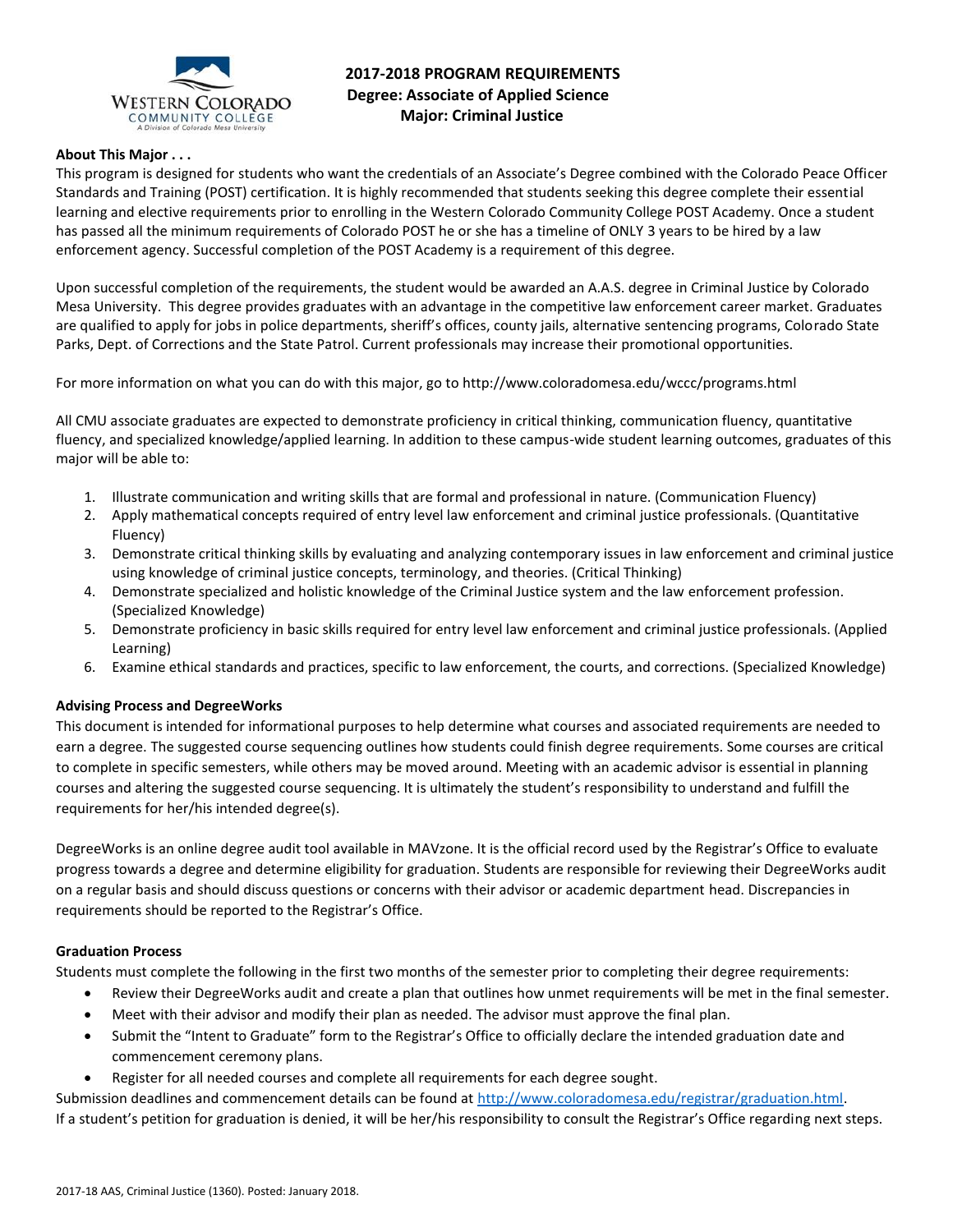## **INSTITUTIONAL DEGREE REQUIREMENTS**

The following institutional degree requirements apply to all CMU Associate of Applied Science (AAS) degrees. Specific programs may have different requirements that must be met in addition to institutional requirements.

- 60 semester hours minimum.
- Students must complete a minimum of 15 of the final 30 semester hours of credit at CMU.
- 2.00 cumulative GPA or higher in all CMU coursework.
- A course may only be used to fulfill one requirement for each degree/certificate.
- No more than six semester hours of independent study courses can be used toward the degree.
- Non-traditional credit, such as advanced placement, credit by examination, credit for prior learning, cooperative education and internships, cannot exceed 20 semester credit hours for an AAS degree.
- Pre-collegiate courses (usually numbered below 100) cannot be used for graduation.
- Capstone exit assessment/projects (e.g., Major Field Achievement Test) requirements are identified under Program-Specific Degree Requirements.
- The Catalog Year determines which program sheet and degree requirements a student must fulfill in order to graduate. Visit with your advisor or academic department to determine which catalog year and program requirements you should follow.
- See "Requirements for Undergraduate Degrees and Certificates" in the catalog for a complete list of graduation requirements.

### **PROGRAM-SPECIFIC DEGREE REQUIREMENTS**

60 semester hours total for the AAS, Criminal Justice.

### **ESSENTIAL LEARNING REQUIREMENTS** (15 semester hours)

See the current catalog for a list of courses that fulfill the requirements below. If a course is an Essential Learning option and a requirement for your major, you must use it to fulfill the major requirement and make a different selection for the Essential Learning requirement.

### **Communication** (6 semester hours)

- $\Box$  ENGL 111 English Composition (3)
- $\square$  Select one of the following courses: ENGL 112 - English Composition (3) SPCH 102 - Speechmaking (3)

### **Mathematics** (3 semester hours)

 $\Box$  MATH 108 - Technical Mathematics (3) or higher

Notes: MATH 108 is a 4 semester credit hour course; however, if a student completes a higher-level, Essential Learning eligible Mathematics course at 3 semester credit hours, that course would fulfill the Mathematics Essential Learning requirement.

MATH 110 or higher is required for BA or BAS in Criminal Justice.

### **Other Essential Learning Core Courses** (6 semester hours)

Complete two of the following courses:

PSCY 150 - General Psychology (3) SPCH 102 - Speechmaking (3) SOCO 144 - Marriage and Families (3) SOCO 260 - General Sociology (3) PHIL 120 - Ethics (3)  $\Box$ 

\_\_\_\_\_\_\_\_\_\_\_\_\_\_\_\_\_\_\_\_\_\_\_\_\_\_\_\_\_\_\_\_\_\_\_\_\_\_\_\_\_\_\_\_\_\_\_\_\_\_\_\_\_\_\_\_\_\_\_\_

### **OTHER LOWER-DIVISION REQUIREMENTS**

### **Wellness Requirement** (2 semester hours)

- $\Box$  KINE 100 Health and Wellness (1)
- $\Box$  KINA 127 Physical Conditioning (1) Note: KINA 127 is taken simultaneously with POST Academy.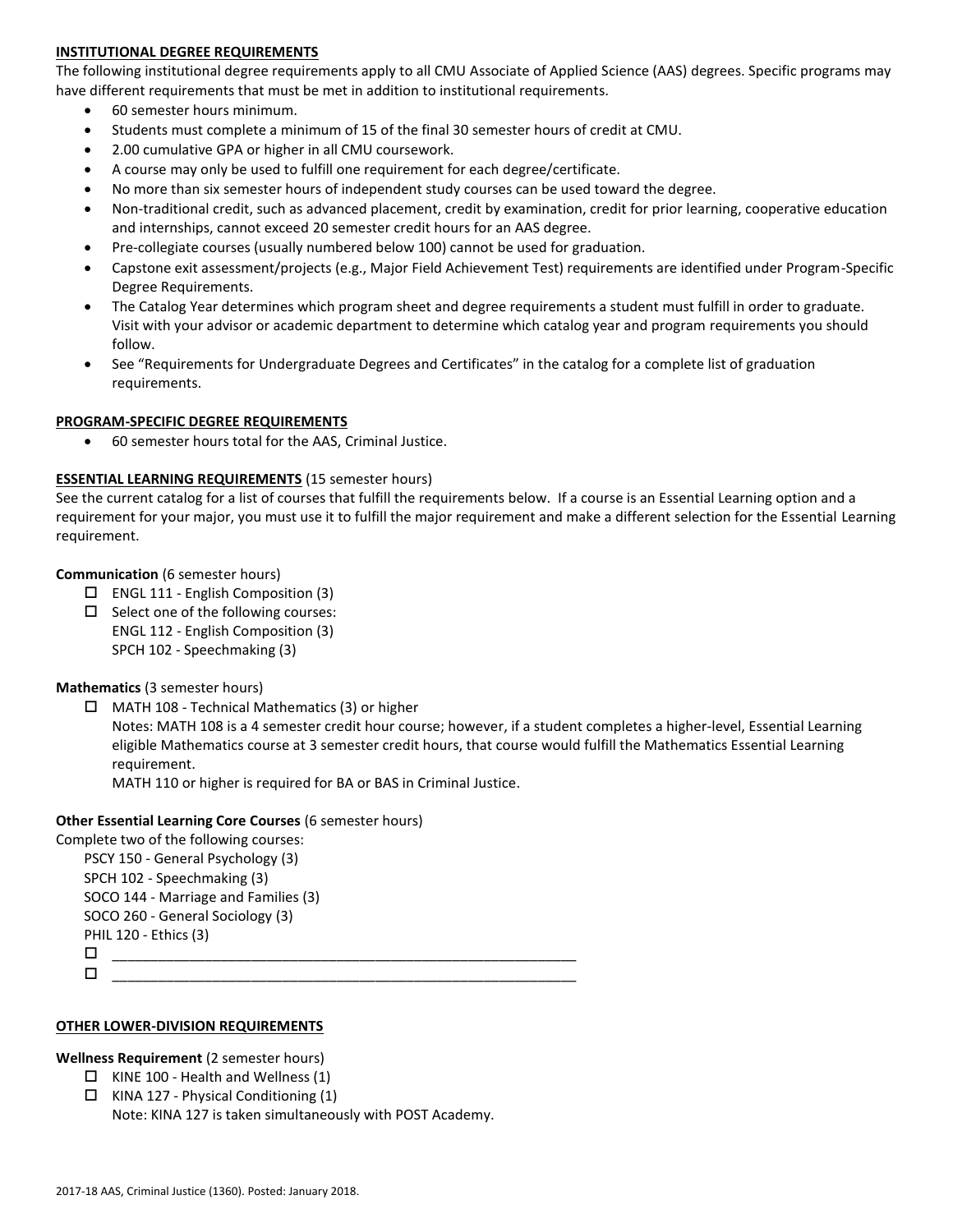## **AAS: CRIMINAL JUSTICE REQUIREMENTS** (43 semester hours)

- CRJW 101 Basic Police Academy (6)
- CRJW 102 Basic Police Academy II (10)
- $\Box$  CRJW 105 Basic Law (6)
- CRJW 106 Arrest Control (3)
- CRJW 107 Law Enforcement Driving (2)
- $\Box$  CRJW 108 Firearms (3)
- $\square$  CRMJ 110 Orientation to Criminal Justice Inquiry (1)
- $\Box$  CRMJ 201 Introduction to Criminal Justice (3)
- $\square$  SPCH 101 Interpersonal Communication (3)
- □ POLS 101 American Government (3)
- $\Box$  SOCO 264 Social Problems (3)